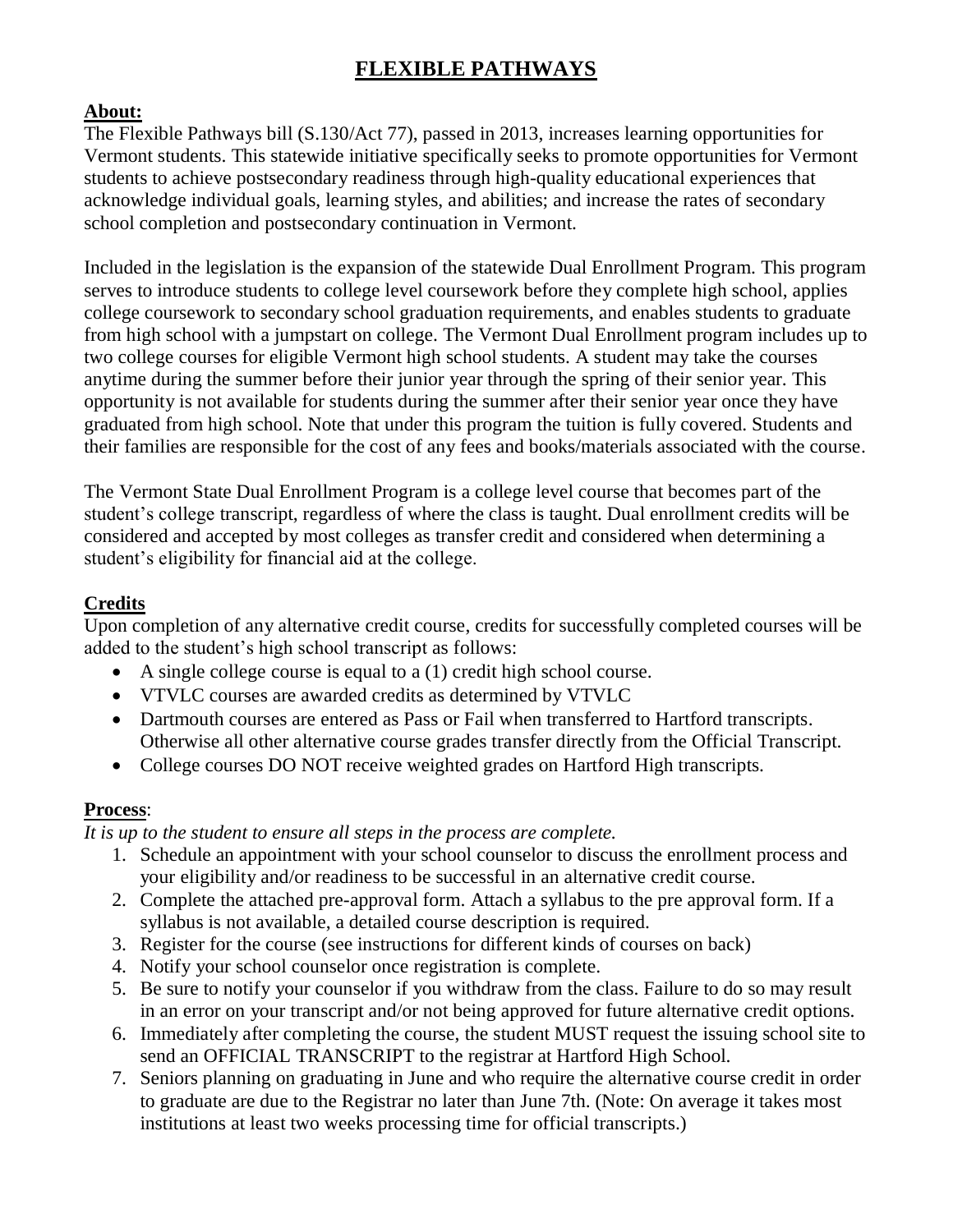## **HOW TO REGISTER FOR NON-HARTFORD BASED ALTERNATIVE CREDITS**

 **Dartmouth Course** (1 credit, entered as a pass/fail): *Second semester juniors and seniors who have exhausted all of Hartford High School's course offerings in that subject or have difficulty fitting them into their schedule here at Hartford are eligible to take a Dartmouth course, provided they are advanced, independent learners who would otherwise meet Dartmouth's admissions criteria.* 

- o Download the registration packet at hhsvt.com/students (See student forms).
- o Contact the course instructors to obtain permission to take the class.
- o Complete placement testing if required. (Math and Foreign Language Courses)
- o Return the completed registration to guidance one week prior to the date that it is due at Dartmouth.
- **Dual Enrollment Course** (1 credit for every 3 college credits; entered on a 4.33 scale): *Any junior or senior is eligible. If a student has an IEP, they are responsible to communicate that to their admissions officer and determine whether the course requirements and available supports meet their needs.* 
	- o Identify a participating college: Bennington College Burlington College Castleton State College Champlain College College of St. Joseph Community College of Vermont Green Mountain College Johnson State College

Lyndon State College Marlboro College New England Culinary Institute Norwich University Southern Vermont College University of Vermont Vermont Technical College

- o Complete the Dual Enrollment Voucher Request Form (expires at the end of each semester) <http://www.vtdualenrollment.org/>
- o After receiving confirmation of approval for a voucher, contact the college/university to meet with an advisor to discuss the course selection, determine readiness for the course and complete the application and registration.
- o Provide proof of enrollment to your school counselor so the course can be added to your schedule
- **VTVLC Course** (credits awarded as recommended by VTVLC; entered on a 4.33 scale, unless it is an AP credit and then it's entered on a 5.33 scale)

*Students are eligible to enroll in any VTVLC courses that are not offered here at Hartford High School. Furthermore, if a desired course does not fit in a student's schedule, they may elect to take it through VTVLC.*

- o Go to vtvlc.org and log in (you will need to create an account if you do not have a login)
- o Log in to your account.
- o If this is your first VTVLC Course, click on the Moodle "Orientation Course and complete the course.
- o Complete the student application, including setting up a parent account
- o Select the course(s) you would like to take
- o Contact your school counselor to let them know you have applied for VTVLC courses (your school counselor must approve your course).
- **Other Non-Hartford Courses** (TBD based on recommendation of the associated HHS Department Chair) *Students are eligible to enroll in any online courses that are not offered here at Hartford High School or if the Hartford offering does not fit in a student's schedule.* 
	- o Provide course syllabus to the Hartford High School Department Chair associated with the course subject.
	- o Obtain, in writing, any additional assignments and expectations the HHS Department Chair expects you to meet in order to receive Hartford High School credit for the online course.
	- o Register for the course as specified by the school/college offering the course.
	- o Provide proof of enrollment to your school counselor so the course can be added to your schedule.